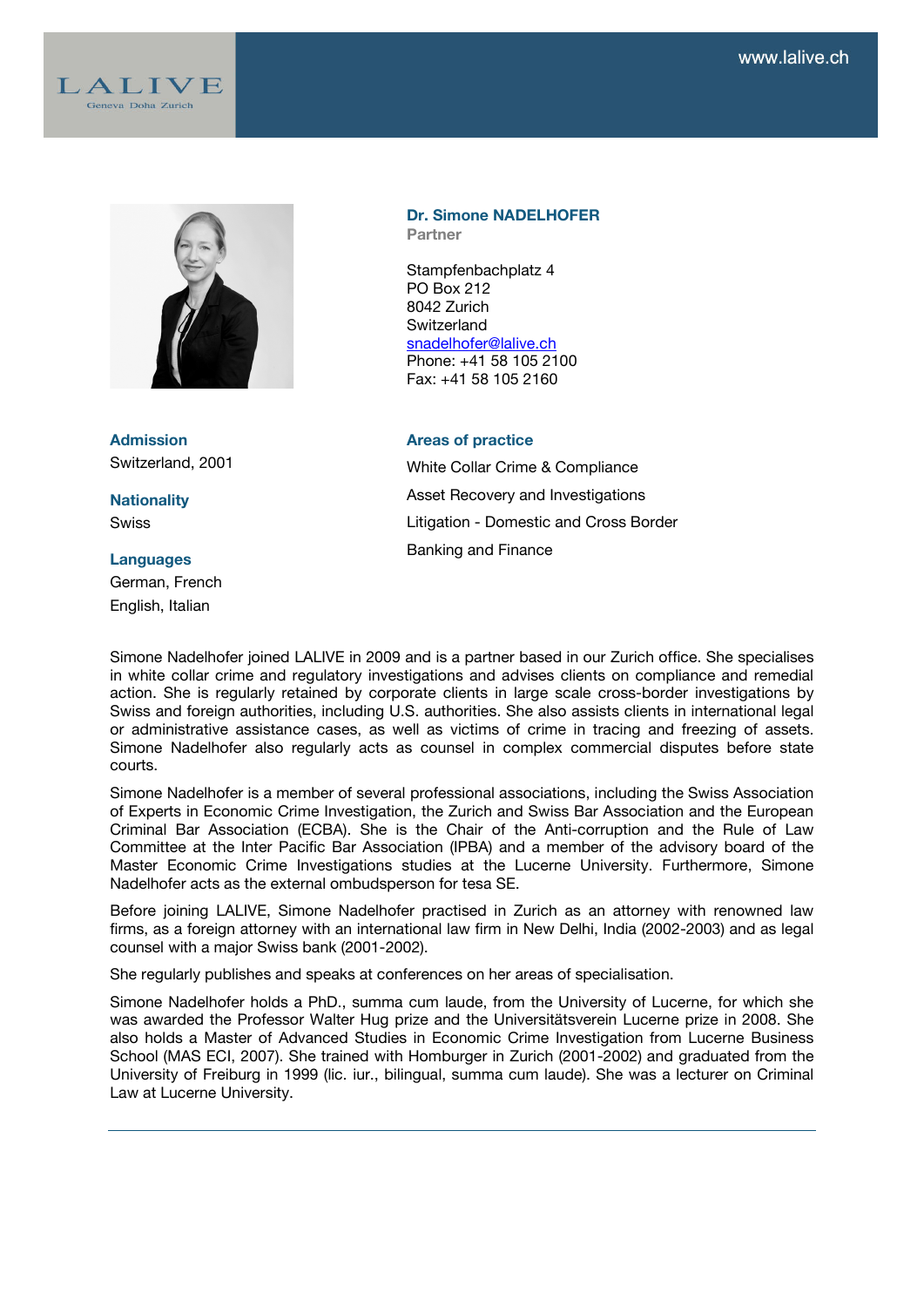

# **Publications**

### Anti-Corruption in Switzerland

**Daniel Lucien Bühr, Simone Nadelhofer, 2016** Getting the Deal Through, Market Intelligence – Anti-Corruption (Volume 3, Issue 6) November 2016, pp. 61-65

### Commercial bribery an ex officio crime in Switzerland

**Daniel Lucien Bühr, Simone Nadelhofer, 2016** IBA Anti-Corruption Committee News, Vol. 8, No. 1, June 2016, pp. 28-29

### Exchange of banking information for tax purposes: Switzerland wants to be an obedient pupil

**Héloïse Rordorf, Simone Nadelhofer, 2014** The Journal of International Tax, Trust and Corporate Planning, Vol. 21, Issue 4, 2014, pp. 319-336

### Caught in the middle

**Simone Nadelhofer, Jan-Philip Elm, 2014** Step Journal, December 2014

### Is your client a « consumer » under the Lugano Convention? The uncertain enforceability of forum selection clauses in attorney-client agreements

**Simone Nadelhofer, Sandrine Giroud, 2014** In: International Litigation Newsletter May 2014, pp. 67-69

### Swiss court limits assistance to India

**Simone Nadelhofer, Alexander Troller, Héloïse Rordorf, 2014** STEP Wealth Structuring News Digest 17 February 2014

### Exchange of information in Tax Matters between Switzerland and India or 'Do the Tax Authorities Hold the Key to Swiss Bank Accounts'?

**Simone Nadelhofer, 2013** IPBA Journal, September 2013

### No place left to hide – Swiss banks under scrutiny from US regulators

Alexander Troller, Simone Nadelhofer, Nicolas Ollivier, 2013 Legal Week, September 2013

### **Einziehung im Unternehmens- und Wirtschaftsstrafrecht**

**Simone Nadelhofer, 2013** (*"Asset forfeiture in economic and corporate criminal law")* In: Jürg-Beat Ackermann, Günter Heine (Eds.), Wirtschaftsstrafrecht der Schweiz, Stämpfli Verlag, Berne, 2013, pp. 219-239

### **The 2012 Swiss Federal Supreme Court landmark decision on retrocessions: clients are entitled to get their money back**

**Sandrine Giroud, Simone Nadelhofer, 2013** IBA International Litigation News, April 2013, pp. 70-72

# **/ Exchange of information on bank accounts in**

## **Switzerland pursuant to the amended DTA Switzerland / Kazakhstan**

**Simone Nadelhofer, Ekaterina Butler, 2013**

/ Taxes and finances (Almaty, Kazakhstan), No. 1 (62), January 2013, pp. 23-26.

### **Enforcement of worldwide freezing orders in Switzerland**

**Simone Nadelhofer, Sandrine Giroud 2012** IBA International Litigation News, May 2012, pp. 44-46

### **Alstom Network Schweiz AG (The matter of Alstom Network Schweiz AG)**

**Simone Nadelhofer, Daniel Lucien Bühr, 2012** (Corporate lawyer) N°3, 2012, pp. 60-63,

Lalive.ch **Simone Nadelhofer page 2 Containers Page 2 Page 2**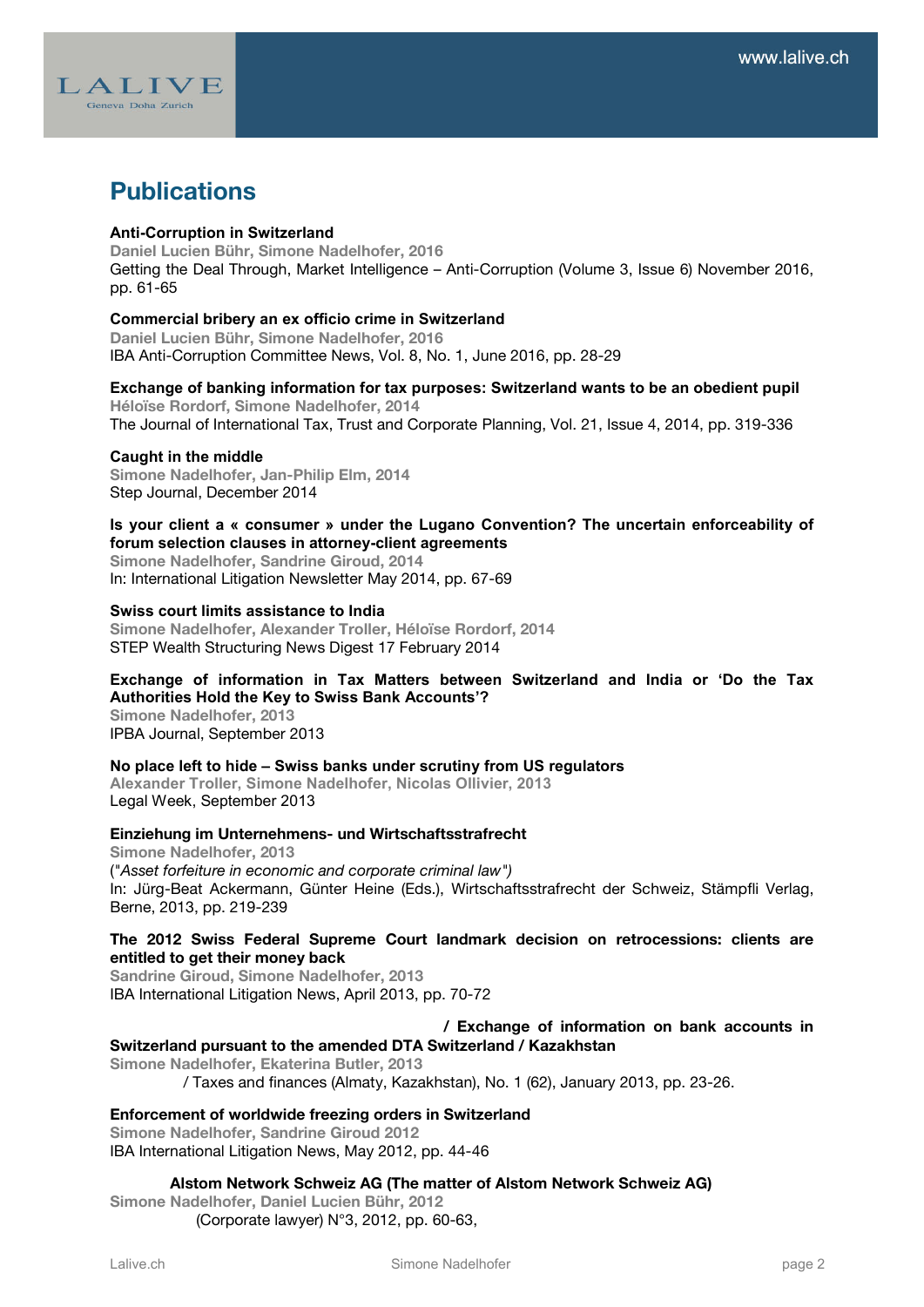

### **Possible Enforcement of Worldwide Freezing Orders in Switzerland**

**Matthias Scherer, Simone Nadelhofer, 2012** Kluwer Arbitration Blog, 23 March 2012

### **Swiss Subsidiary Fined for Inadequate Compliance Measures in Major Bribery Case**

**Daniel Lucien Bühr, Simone Nadelhofer, 2012** International Enforcement Law Reporter, February 2012

### **Alstom Network Schweiz AG**

**Simone Nadelhofer, Daniel Lucien Bühr 2012** Bizness & Baltija N°3 dated 5 January 2012

### **Millionenbusse gegen Alstom-Tochter wegen ungenügender Vorkehren gegen Bestechung Simone Nadelhofer, 2012**

GesKR – Gesellschafts- und Kapitalmarktrecht, 1/2012, pp. 129-136

### **Swiss Attorney General Raises Compliance Standard for International Companies in Bribery Case**

**Daniel Lucien Bühr, Simone Nadelhofer, 2012** International Anticorruption Committee Newsletter, January 2012

### **Switzerland: New Standards on the Exchange of Tax-Related Information**

**Sandrine Giroud, Simone Nadelhofer, 2012** In: International Enforcement Law Reporter, Vol. 28, Issue 1, January 2012, pp. 6-12

### **Switzerland: Varying Standards in the Exchange of Information in Tax Matters in the Wake of UBS Case and the German Taxation Agreements**

**Simone Nadelhofer, Sandrine Giroud, 2011** TerraLex Newsletter, December 2011

### **Administrative assistance in tax matters - Present and future challenges for Switzerland**

**Simone Nadelhofer, 2009** In: *White-Collar Crime & Regulatory Enforcement, 2009* (Digital guide, Executiveview.com), pp. 94-95

### **Quelques aspects de la confiscation selon l'art. 70 al. 2 CP**

**Simone Nadelhofer, 2009** ZStR 3/2008, pp. 302

### **Vermögenseinziehung bei Wirtschafts- und Unternehmensdelikten**

**Simone Nadelhofer, 2008** Diss. Luzern/Schweiz, Zurich, 2008

### **Probleme der Dritteinziehung gemäss Art. 70 Abs. 2 StGB**

**Simone Nadelhofer, 2007** Jusletter of 4 June 2007

### **Geldwäscherei und Einziehung: Risiken für Anwälte**

**Simone Nadelhofer, 2006** ISJZ 102, 2006, pp. 345

### **Harmonisation of local jurisdiction in civil matters in domestic context**

**Simone Nadelhofer, 2004** The British Swiss Chamber of Commerce, Legal and Tax News Switzerland, September 2004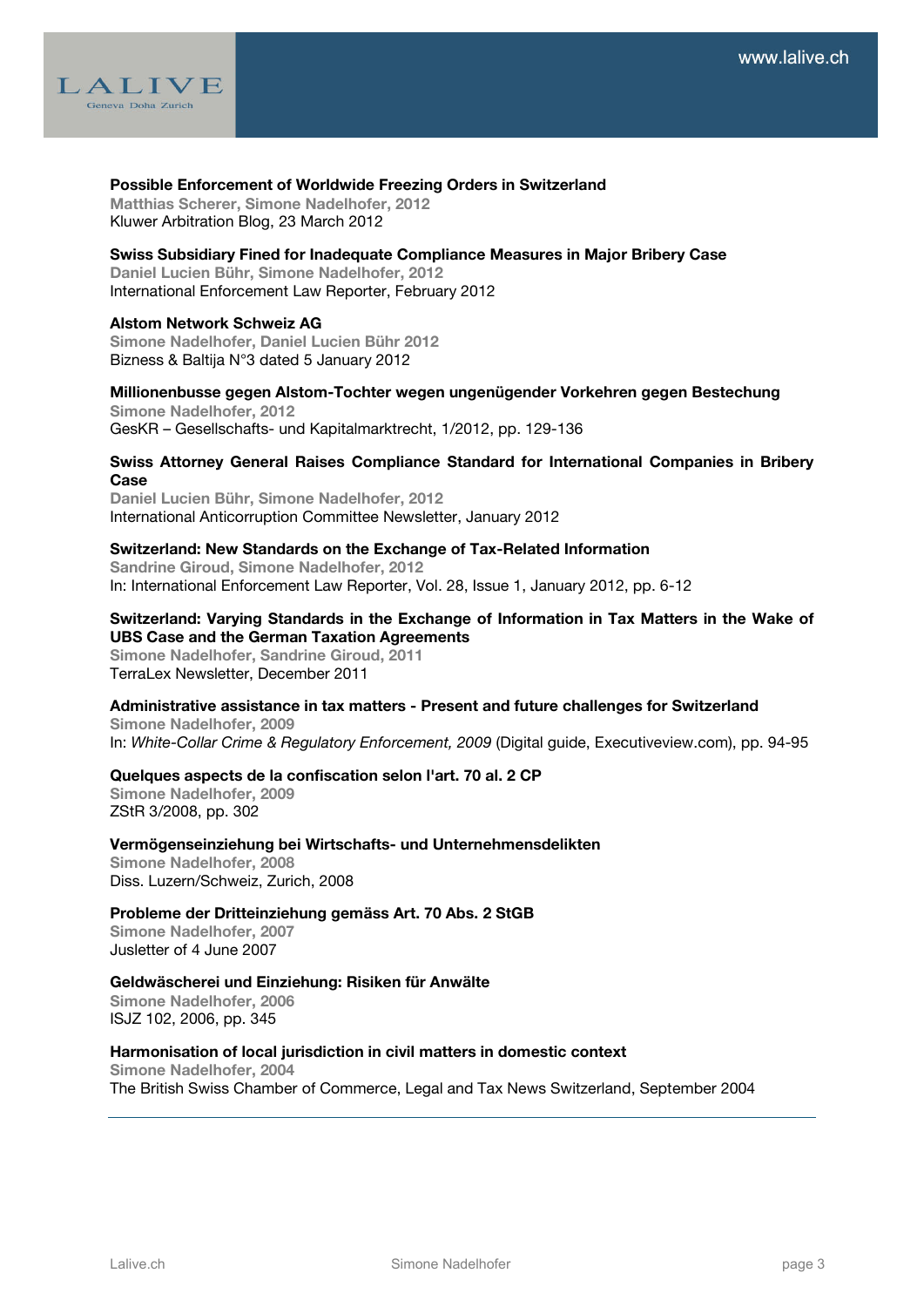

# **Conferences**

### **TRACE International, European Forum**

Anti-bribery regulatory and enforcement developments **London, 2-3 November 2017** Panellist

### **EuropaInstitut University of Zurich**

FinTech 2.0 **Zurich, 30 March 2017** Speaker: Strafrechtliche Verantwortung beim Einsatz lernender Finanztechnologien

### **C5**

Anti-Corruption Conference **London, 20-21 June 2016** Panellist: Internal Investigation: Planning for the Investigative Protocol, Managing the Data Constraints and Building the Technology Infrastructure to Support your Investigation - determining what countries are implicated in the investigation and why it matters

### **Alix Partners**

Dine & Debate **Zurich, 15 June 2016** Speaker: Internal Investigations – Legal pitfalls and cross-border issues

### **University of Zurich**

MAS Economic Crimes & Corporate Resilience **Zurich, April 25, 2016**  Guest speaker: Internal Investigations

### **Inter-Pacific Bar Association (IPBA)**

26th Annual Meeting & Conference: Diverse Challenges, Global Solutions **Kuala Lumpur, 13-16 April 2016** Speaker: Corporate Compliance – ISO Standard 19600, Compliance Management Systems

### **Inter-Pacific Bar Association (IPBA)**

25th Annual Meeting & Conference **Hong Kong, 6-9 May 2015** Panellist: Ad Hoc Anti-Corruption and Rule of Law Committee: Corporates, Court Processes & Anti Bribery & Corruption Legislation

### **Academy & Finance**

Foreign tax crimes, money laundering and criminal proceedings abroad **Zurich, 30 October 2014** Speaker: New situation created by the Project of the new Swiss AML Law

### **Swiss Bar Association**

Annual Congress: Weiterbildungstage des Schweizerischen Anwaltsverbands **Berne, 12-13 September 2014** Speaker: "Young Lawyers" vs. "The View of the Younger Generation"

### **Austrian Economic Chambers WKO**

Internationale Compliance – Standort Schweiz **Zurich, 29 January 2014** Speaker: Compliance – Rechtslage Schweiz

### **HUBBIS**

Compliance in Asian Wealth Management **Singapore, 23 Janua**r**y 2014** Panel Speaker: Staying vigilant: tax compliance, FATCA, AML and STR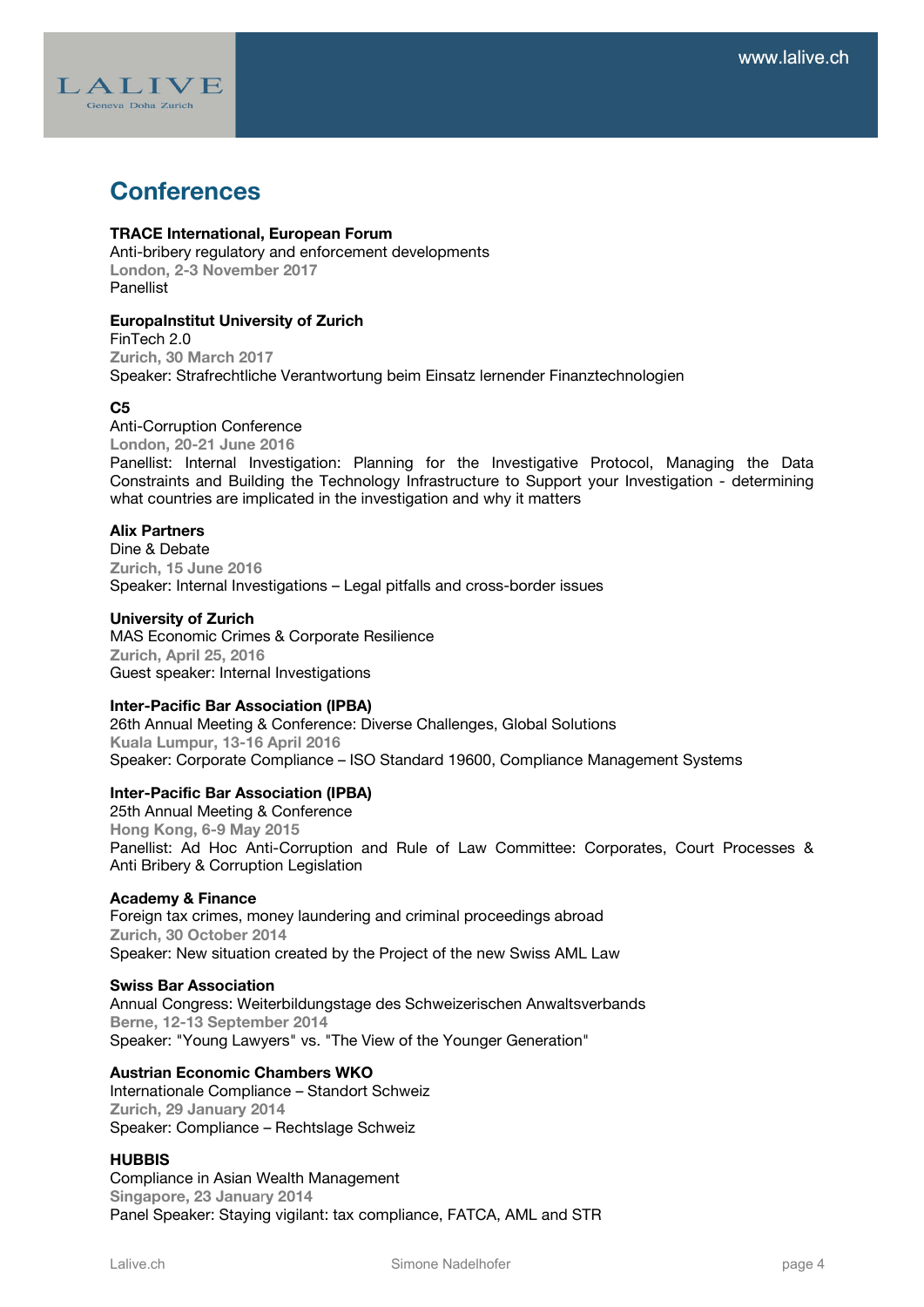

### **Society of Trust and Estate Practitioners (STEP)**

Swiss European Annual Conference **Zurich, 2 October 2013** Speaker: Exchange of Tax Information

### **LALIVE**

Legal and Compliance Functions: Effective Guardians of a Company's Reputation? **Zurich, 28 May 2013** Co-organiser, speaker and moderator: The General Counsel and the Partner-Guardian Tension

### **LALIVE / Association of Foreign Banks in Switzerland (AFBS)**

Roundtable on Swiss Federal Supreme Court Decision on Retrocessions: Lessons to Be Learnt **Geneva, 11 December 2012** Speaker: Retrocessions: Future Regulations in Switzerland and Europe

**LEGAL ERA (Legal and Corporate Awareness Magazine India)** 2nd Annual LEGAL ERA Conclave 2012 **Singapore, 29-30 November 2012** Speaker: Exchange of information by Switzerland in white collar crime cases / tax offences – a roadmap

### **Association of German and Swiss Lawyers / Faculty of Law of the University of Lausanne**

**Lausanne, 22 November 2012** Speaker: Administrative assistance in tax matters in Switzerland – new developments

### **Foreign Lawyers Section of the Geneva Bar Association**

4th Annual Future of Lawyers Conference **LALIVE Geneva, 18 September 2012** Moderator: Cross-Border Risks for International Lawyers – Legal, regulatory, and reputational risks – How to protect clients in a changing international legal environment

### **LALIVE / Alimirzoev & Trofimov (Moscow) and Patrikios Pavlou & Associates LLC (Cyprus)**

Exchange of Information: New regulations under the Russia-Switzerland and Russia-Cyprus Double Tax Treaties **Moscow, 21 June 2012** Speaker: The revised Swiss Russian DTA -The things that you need to know from the Swiss side

### **LALIVE**

The Enforcement of the Swiss Corporate Criminal Offense and its Impact on International Companies' Compliance Programmes **Zurich, 22 May 2012** Co-organiser and speaker: Unternehmensstrafrecht - Artikel 102 Strafgesetzbuch

### **Society of Trust and Estate Practitioners (STEP)**

STEP Meeting **Zug, 27 March 2012** Speaker: The revised Swiss Russian DTA – The things that you need to know from the Russian and Swiss side

### **Society of Trust and Estate Practitioners (STEP)**

STEP Lunch Meeting **Zurich, 24 January 2012** Speaker: The revised Swiss Russian DTA – The things that you need to know from the Russian and Swiss side

### **LALIVE**

The real exposure of Politically Exposed Persons and the associated risks for financial operators **Geneva, 7 April 2011**

Speaker: The treatment of Politically Exposed Persons under the Swiss rules on money laundering and the obligations of financial intermediaries